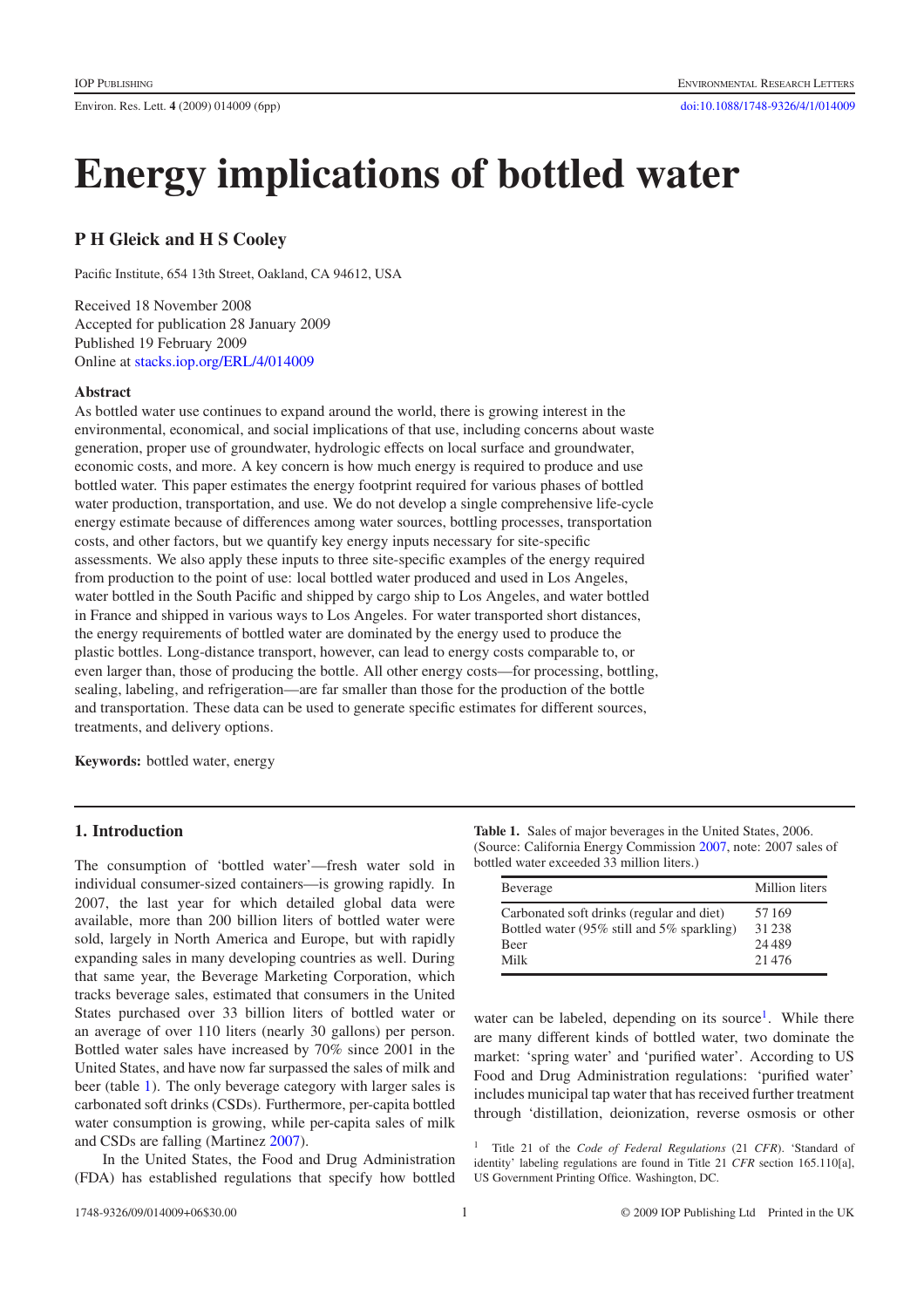<span id="page-1-0"></span>

**Figure 1.** Flow diagram showing examples of where energy is required during bottled water manufacturing, use, and disposal. There is energy associated with each major life-cycle stage and additional energy required with each transportation action. We evaluate the energy required in the first four stages, including transportation (colored orange) between them. Energy for waste collection, disposal, and recycle was not computed here, but is likely to be a small fraction of the first several stages.

suitable processes'. 'Spring water' is water 'derived from an underground formation from which water flows naturally to the surface of the earth *...* collected only at the spring or through a bore hole tapping the underground formation feeding the spring *...*'.

In 2006 in the United States, approximately 44% of all bottled water originated as municipal water and is sold as 'purified' water, with the remaining 56% coming from protected springs or groundwater. Most of the purified water sales come from the three largest producers of bottled water: the Coca-Cola Company (maker of Dasani), the Pepsi Cola Company (maker of Aquafina), and Nestlé (maker of Pure Life and other brands) (Hemphill [2007\)](#page-5-2). Nestlé is also the largest US producer of spring water.

Bottled water is purchased by consumers for a wide variety of reasons, ranging from convenience to worry over the availability and quality of potable water from municipal systems. We will not discuss the broad controversy over the appropriateness of bottled water use in this paper, but we note the backlash that has developed among some consumers, restaurants, and even municipalities over the societal and environmental costs of bottled water in recent years. Among the issues of public concern are the impacts of water extractions on local watersheds, equity issues associated with commercializing a public resource, the environmental consequences of producing and disposing of plastic bottles, and the energy (and greenhouse gas emissions that result) required to bottle water. We address the issue of energy here.

#### **2. Energy to produce bottled water**

Energy is required to make, package, transport, chill, use, and recycle bottled water and its packaging (see figure [1\)](#page-1-0). The total amount of energy needed is complicated by many factors, including the location and type of the water source, the distance from the bottler to the consumer, the types of material and

<span id="page-1-1"></span>

**Figure 2.** Recycling code for polyethylene terephthalate (PET). These codes, introduced in 1988 by the plastics trade association (the Society of the Plastics Industry, Inc.), help consumers identify and recycle different forms of plastics.

packaging used, the method of transportation, and much more. This paper computes the energy required to bring the water to the consumer, including specifically the energy to make the plastic materials used in bottles, fabricate that plastic into the actual bottles, process the water prior to bottling, fill and seal the bottle, transport the product to the end user, and chill it for use. Rather than compute a single energy factor for bottled water, we offer three examples of bottled water energy requirements from production to point of sale.

#### *2.1. Energy required to manufacture plastic bottles*

Bottled water is sold in containers ranging from small 8 ounce or half liter containers popular in school lunches to the multigallon bottles used in home and office water coolers. The vast majority of single-use plastic water bottles are made out of polyethylene terephthalate (PET). PET is a thermoplastic polymer resin used for a wide variety of purposes, ranging from the production of polyester fibers and clothing to food and beverage containers. In the United States, PET is easily recognized by the recycling code '1' (figure [2\)](#page-1-1), which is imprinted on the bottle to help consumers identify and recycle different forms of plastics. As the container volume increases, bottlers are more likely to switch from PET to polycarbonate, which has greater rigidity at large sizes and requires approximately 40% more energy to produce than bottle-grade PET (Bousted [2005\)](#page-5-3).

Manufacturing PET bottles requires combining ethylene glycol and terephthalic acid to produce PET resin in the form of small pellets that resemble rice. These pellets are then melted and injected into a mold to produce a 'preform'—a thickwalled test tube with a finished neck and set of cap threads. The preform is then heated, stretched, and blown into the final bottle shape. Some major bottlers blow their own bottles from preforms, though many smaller bottlers purchase pre-blown bottles produced offsite and transported to the bottling plant.

<span id="page-1-2"></span>Energy is embodied in PET material itself, and additional energy is required to turn PET into bottles. This energy is typically supplied by natural gas and petroleum, along with electricity from the local electricity grid. Two comprehensive life-cycle assessments for producing PET and PET bottles have been completed, which indicate that the energy required to produce PET resin is approximately 70–83 MJ (thermal)  $\text{kg}^{-1}$  of PET resin (Bousted [2005,](#page-5-3) Franklin Associates [2007\)](#page-5-4)<sup>2</sup>.

<sup>2</sup> All energy units here are thermal, unless otherwise specified as electrical (e.g., kWh*(*e*)*). All conversions of thermal to electrical assume an efficiency of 0.33, i.e., 3 kWh (thermal) equal 1 kWh (electrical).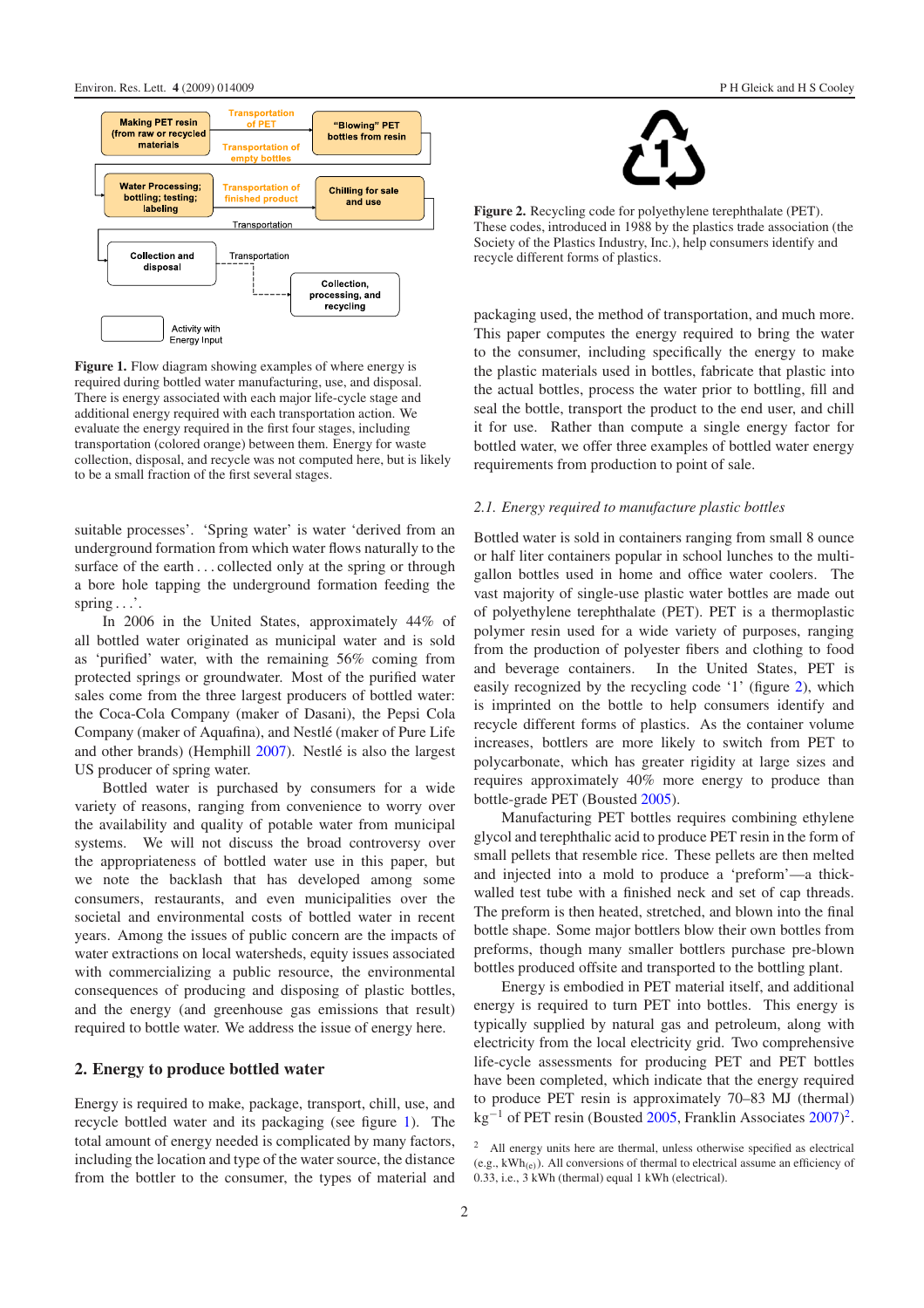<span id="page-2-0"></span>

**Figure 3.** Plot of mass versus volume for a range of PET water bottles, excluding the weight of the closure or any waste. Solid line is a linear regression on the data. Some bottlers are moving toward lighter bottles to reduce production and transportation costs and waste volume. These data came from a survey of all the major bottled water brands by the Pacific Institute.

<span id="page-2-2"></span>

**Figure 4.** Typical process diagram for bottling water from a municipal or spring water source.

Producing preforms and turning them into bottles requires an additional 20 MJ kg<sup>-1</sup> of finished bottle. The total energy used in producing PET bottles, including some transportation energy to move the resin to the point where bottles are produced and then filled, is thus about 100  $MJ$ <sub>(th)</sub> kg<sup>-1</sup> or 100 000 MJ*(*th*)/*ton of PET.

The mass of PET required per bottle depends on the style, thickness, and size of the bottle. Figure [3](#page-2-0) shows a wide range of water bottle volumes and masses as reported by PET manufacturers. A linear regression on these data shows that an average 1 l bottle weighs approximately 38 g, excluding the cap, which typically weighs an additional 2 g.

Some manufacturers have launched new efforts to reduce the amount of PET required to make a water bottle. In 2007, Logoplaste Group in Portugal announced a new line of lightweight preforms with a 0.33 l bottle weighing 11.5 g (35 g l<sup>-1</sup>) (Pittman [2006\)](#page-5-5). Nestlé produces a lightweight half liter bottle weighing 12.2 g (or around 24*.*4 gl<sup>−</sup>1) and is experimenting with the production of a 1.5 l PET bottle weighing between 28 and 33 g (or between 18 and 22 g  $1^{-1}$ ). The Coca-Cola Company recently introduced a new 20 ounce bottle weighing 18.6 g (or around 31.5 g  $1^{-1}$ ).

Combining the estimate of the energy required to make PET and form it into bottles with the average weight-to-volume data results in a manufacturing energy cost of around 4.0 MJ per typical 1 l PET bottle weighing 38 g. This estimate includes the energy required to convert raw materials into PET resin, energy required to turn resin into bottles ready for filling, and energy to transport PET or bottles to the filling plant.

If all bottled water required an average of 38 g of PET per liter, approximately 3.8 million tons of PET were required to produce the 100 billion liters of bottled water containers sold worldwide in 2007. If all bottled water producers shifted toward the lightest bottles, PET production could be reduced by around 30%. These estimates exclude any PET waste generated during bottle production or used for the packaging (such as the label, carton, or plastic wrapping) of the final retail product. Because beverage companies are only slowly reducing the weight of their bottles, we estimate that approximately one million tons of PET were produced to make the plastic bottles consumed in the United States in 2007 and three million tons were produced globally. Producing the PET bottles to satisfy global bottled water demand thus required approximately 300 billion MJ*(*th*)* of energy (three million tons of PET times 100 000 MJ*(*th*)/*ton). Given that a barrel of oil contains around 6000 MJ, this is the energy equivalent of approximately 50 million barrels of oil per year<sup>3</sup>. The use of recycled materials could lead to additional energy savings but almost all plastic bottles for water are currently made from virgin PET.

#### *2.2. Energy to process bottled water*

Energy is also required to prepare water for bottling. Bottled water comes from two primary sources: municipal water systems (tap water) and surface and groundwater systems. In the United States, municipal water can be bottled with or without additional treatment at the bottling plant. Municipal water that is bottled without additional treatment must be labeled 'municipal water', whereas municipal water that has received additional processing can be labeled as 'purified'. Purified water is thus typically treated twice, first by the municipality to meet national standards under the Safe Drinking Water Act and then by the bottler (figure [4\)](#page-2-2). In this study, we limit our analysis to include energy required to process water at the bottling plant (the heavily outlined box shown in figure [4\)](#page-2-2). As shown below, our results indicate that the energy requirements for processing water, even extensive processing, are small relative to the energy associated with the plastic bottle and its production.

<span id="page-2-1"></span>Both 'purified' municipal and 'spring' water are typically treated at the bottling plant. The level of treatment varies depending on the source water quality, the category of bottled water, and preferences of the bottling company. Although spring water is not supposed to undergo treatment that substantially changes its chemical composition, it often undergoes some processing at the bottling plant. Treatment processes can include micro or ultrafiltration, ozonation,

<sup>&</sup>lt;sup>3</sup> Not all the energy used to make these bottles is oil, or even fossil fuels; thus we use the common comparison of 'energy equivalent'.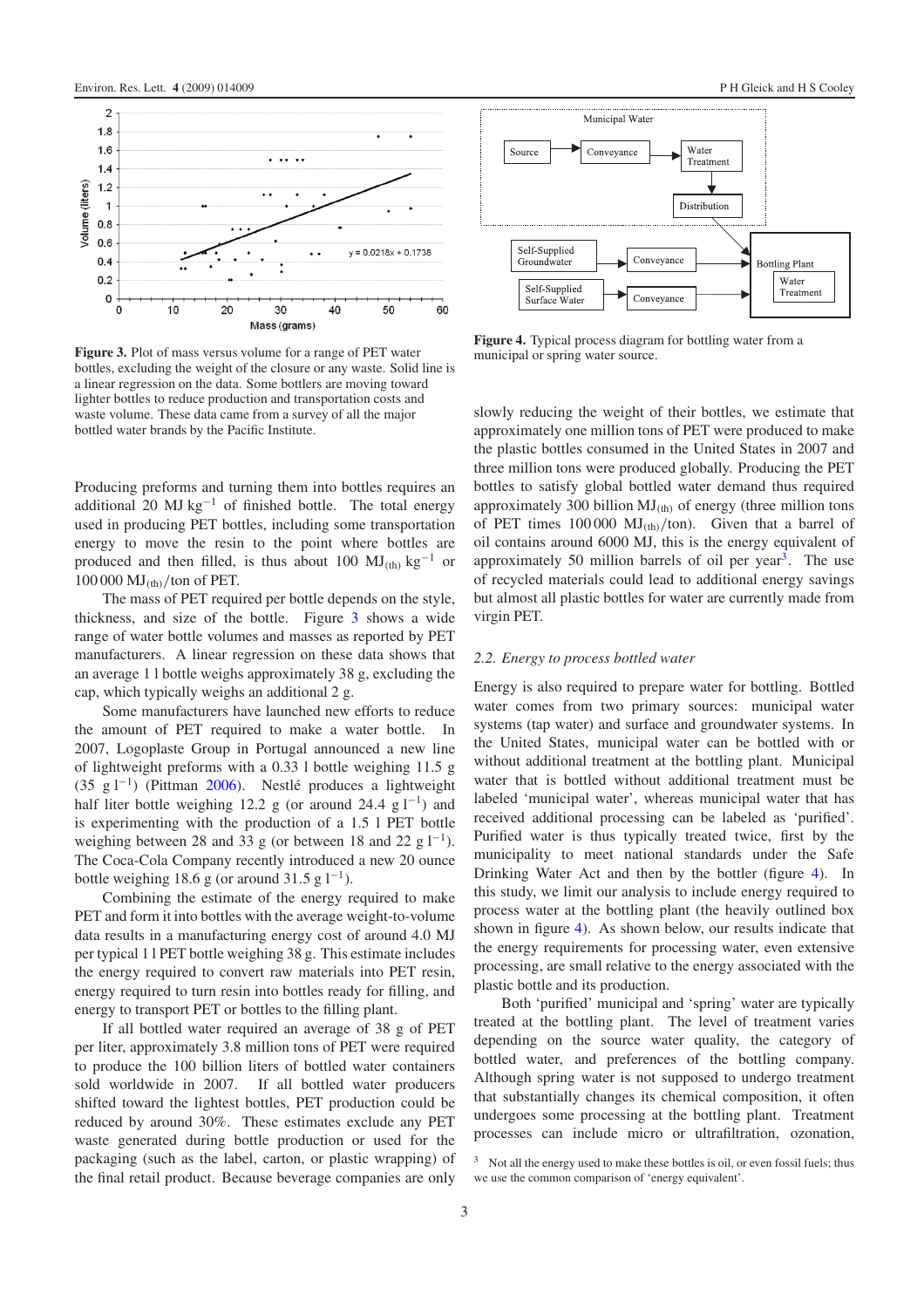<span id="page-3-0"></span>

| Table 2. Energy requirements for water-treatment methods. |                                                              |                                  |  |
|-----------------------------------------------------------|--------------------------------------------------------------|----------------------------------|--|
| Treatment technique                                       | Energy use<br>(kWh <sub>e</sub> /million liters) Data source |                                  |  |
| Ozone                                                     |                                                              |                                  |  |
| Pre-oxidation (pre-treatment)                             | 30                                                           | SBW Consulting, Inc (2006)       |  |
| Disinfection                                              | 100                                                          | SBW Consulting, Inc (2006)       |  |
| Ultraviolet (UV) radiation (medium pressure)              |                                                              |                                  |  |
| Bacteria                                                  | 10                                                           | SBW Consulting, Inc (2006)       |  |
| <b>Viruses</b>                                            | $10 - 50$                                                    | SBW Consulting, Inc (2006)       |  |
| Microfiltration/ultrafiltration                           | $70 - 100$                                                   | SBW Consulting, Inc (2006)       |  |
| Nanofiltration (source $TDS = 500-1000$ ppm)              | 660                                                          | AWWA (1999)                      |  |
| Reverse osmosis                                           |                                                              |                                  |  |
| Source $TDS = 500$ ppm                                    | 660                                                          | AWWA (1999)                      |  |
| Source $TDS = 1000$ ppm                                   | 790                                                          | AWWA (1999)                      |  |
| Source $TDS = 2000$ ppm                                   | 1060                                                         | AWWA (1999)                      |  |
| Source $TDS = 4000$ ppm                                   | 1590                                                         | AWWA (1999)                      |  |
| Seawater desalination (reverse osmosis)                   | 2500-7000                                                    | National Research Council (2008) |  |

ultraviolet radiation, and reverse osmosis. As shown in table [2,](#page-3-0) energy requirements vary considerably among the various water-treatment techniques. Disinfecting water with ultraviolet radiation, for example, requires as little as 10 kWhe*/*million liters (SBW Consulting, Inc [2006\)](#page-5-6). Energy requirements for reverse osmosis, however, can be as high 1600 kWh<sub>e</sub>/million liters for source water with a total dissolved solids concentration of 4000 ppm (AWWA [1999\)](#page-5-7) and even higher for desalinating seawater. Several companies worldwide are selling bottled water desalinated from seawater.

Typical treatment at a bottling plant includes all or some combination of the following methods: ultraviolet radiation, micro or ultrafiltration, reverse osmosis, and ozonation. No public data are available on the number of bottling plants that employ the various treatment methods. Thus, the energy requirements for treating most municipal or spring waters at the bottling plant range from 10 kWhe*/*million liters for simple ultraviolet radiation alone to as high as 1800 kWhe per million liters for treatment involving UV, filtration, ozone, and reverse osmosis. Even extensive treatment, therefore, requires only between 0.0001 and 0.02  $MJ$ <sub>(th)</sub> l<sup>-1</sup>, a small fraction of the energy embedded in the PET bottle itself. Although not included here, we note that there are additional energy requirements for capturing, conveying, and/or treating water prior to entering the bottling plant. The average energy intensity of municipal water in Southern California, for example, is about 3000 kWhe*/*million liters (0*.*03 MJ*(*th*)* l <sup>−</sup>1) (California Energy Commission [2005\)](#page-5-9).

#### *2.3. Energy to clean, fill, seal, and label bottles*

<span id="page-3-1"></span>Following the production of the bottles and the treatment of the water, machines then rinse, fill, cap, and label PET bottles. A review of energy specifications from nine major manufacturers shows that typical machines use between 0.002 and 0*.*01 MJ*(*th*)* per bottle for machines that handle between 3000 and 39 000 bottles per hour. The average machine can clean, fill, and seal around 15 000 bottles per hour and requires  $0.006 \mathrm{MJ}_{\text{(th)}}$  per bottle<sup>4</sup>. High-volume labeling and packaging machines, such as those produced by Sacmi Industries, can label 36 000–42 000 bottles per hour using 27 kWh*(*e*)* h<sup>−</sup>1, [5](#page-3-2) or around 0*.*008 MJ*(*th*)* per bottle. Thus, the total energy required to clean, fill, seal, label, and package bottled water is around  $0.014 \text{ MJ}_{\text{(th)}}$  per bottle, or only about a third of a per cent (0.34%) of the energy embodied in the bottle itself.

#### *2.4. Energy to transport bottled water*

After the production of bottled water, energy is required to move the finished product to markets. Because water is heavy—weighing one metric ton per cubic meter—energy associated with transporting bottled water can be significant. The total transportation energy requirements depend on two major factors: the distance from the bottling plant to the market and the mode of transportation.

Numerous government energy and transportation ministries, including the US Department of Energy, the US Department of Transportation, the European Union, and Natural Resources Canada, have compiled and analyzed data on the energy costs of different modes of freight transportation. Table [3](#page-4-0) summarizes typical transportation energy-intensity values for major modes of freight transportation in megajoules per metric ton of cargo per kilometer transported. Air cargo is by far the most energy intensive mode of transportation; truck transportation is more energy intensive than transportation by rail or bulk ocean shipping.

The distance from the bottling plant to the final point of consumption varies significantly with the type of bottled water. From a practical point of view, 'purified water' is usually produced by treating and packaging municipal water in major demand centers close to markets. These products are bottled at local bottling plants spread across the country near major urban areas, with deliveries to local markets. The Coca-Cola Company, the PepsiCo, and other major bottlers produce treated municipal waters in many major cities for local distribution, often at the same plants producing soft drinks and other beverages.

<sup>4</sup> We assume here an average ratio of 3 kW (thermal)*/*kW (electrical) and all energy use totals are presented as thermal equivalents.

<span id="page-3-2"></span><sup>5</sup> Reported power requirements for a Sacmi beverage bottle labeler. Personal communication, Sacmi Industries, [http://group.sacmi.com/](http://group.sacmi.com/beverage-and-packaging/cold-glue-labellers.htm) [beverage-and-packaging/cold-glue-labellers.htm](http://group.sacmi.com/beverage-and-packaging/cold-glue-labellers.htm)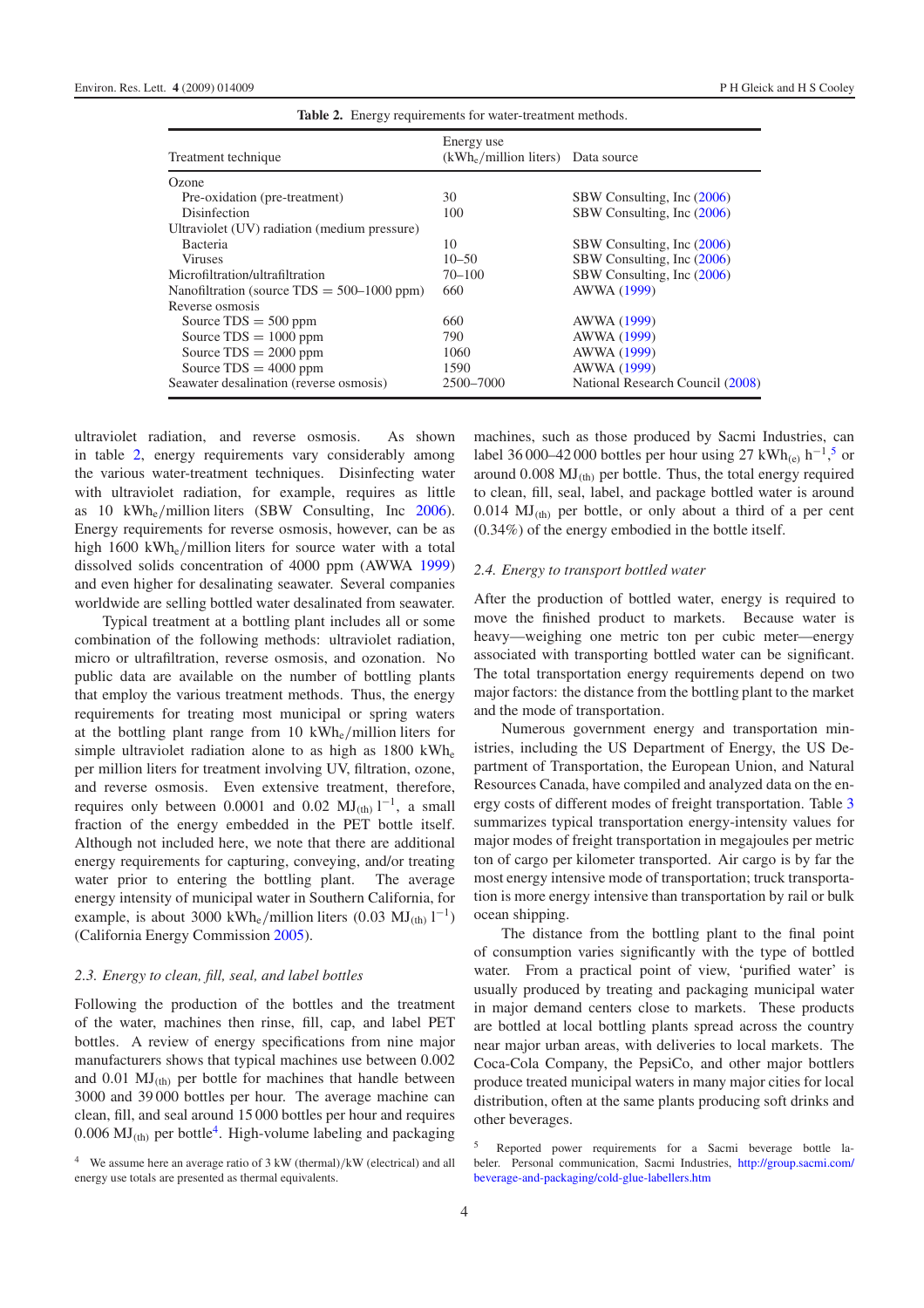<span id="page-4-1"></span><span id="page-4-0"></span>Table 3. Transportation energy costs. (Note: all values in units of megajoules per ton cargo per kilometer (MJ t<sup>-1</sup> km<sup>-1</sup>). Heavy trucks are used for long-distance and inter-city freight transport. Medium trucks are used for intra-city freight delivery. Sources: US Department of Energy [2007;](#page-5-10) Natural Resources Canada [2007.](#page-5-11))

| Cargo ship/ocean<br>$(MJ t^{-1} km^{-1})$ | Air cargo | Rail | Heavy truck Medium truck<br>$(MJ t^{-1} km^{-1})$ $(MJ t^{-1} km^{-1})$ $(MJ t^{-1} km^{-1})$ $(MJ t^{-1} km^{-1})$ |     |
|-------------------------------------------|-----------|------|---------------------------------------------------------------------------------------------------------------------|-----|
| 0.37                                      | 15.9      | 0.23 | 3.5                                                                                                                 | 6.8 |

**Table 4.** Transportation scenarios for bottled water consumed in Los Angeles Metropolitan region with distances by mode of transport. (Note: heavy trucks are used for long-distance and inter-city freight transport. Medium trucks are used for intra-city freight delivery.)

| Scenario                 | Medium truck (km)    | Heavy truck (km)        | Rail (km)                            | Cargo ship $(km)$              | Total energy<br>$\cot(MJ1^{-1})$ |
|--------------------------|----------------------|-------------------------|--------------------------------------|--------------------------------|----------------------------------|
| Local production         | 200 (local delivery) | 0                       | $\theta$                             |                                | 1.4                              |
| Spring water from Fiji   | 100 (local delivery) | $\overline{0}$          | $\theta$                             | $8900$ (Fiji to<br>Long Beach) | 4.0                              |
| Spring water from France | 100 (local delivery) | 600 (Evian to Le Havre) | 3950 (New<br>York to Los<br>Angeles) | 5670 (Le Havre<br>to New York) | 5.8                              |

In contrast, 'spring' waters are usually packaged at specific, single sources and transported, sometimes significant distances, to points of demand. Nestlé, for example, bottles water under the Arrowhead label at plants in Southern California for distribution throughout their western markets and bottles water under the Poland Spring label in Maine for distribution in eastern markets. More extreme examples include Fiji Spring Water, which is packaged at the source in the South Pacific, or Evian water, which is packaged at the source in France and then shipped to markets around the world.

Energy requirements for transportation can be evaluated using data in table [3](#page-4-0) and assumptions about the distance traveled. We evaluated three different transportation scenarios for products shipped to the major Los Angeles, California market: (1) processed municipal water that is distributed locally by truck; (2) spring water produced in the South Pacific (such as Fiji Spring Water), transported by ship to Los Angeles, and distributed locally by truck; and (3) spring water packaged in France (such as Evian), shipped to the eastern United States, transported by freight railcars to Los Angeles, and distributed locally by truck.

The transportation energy cost varies significantly among these scenarios (table [4\)](#page-4-1), and will vary with different assumptions about distance and transport mode. The scenarios summarized in table [4,](#page-4-1) however, represent the approximate minimum and maximum energy costs, unless bottled water is shipped any distance by air. Locally packaged and marketed purified bottled water, delivered within 200 km of a bottling plant by truck has a total transportation energy cost of around 1*.*4 MJ l<sup>−</sup>1. Spring water transported across the Pacific from Fiji to Los Angeles and then delivered locally within 100 km has a total transportation energy cost of 4.0 MJ l<sup>−1</sup>. French spring water shipped by truck from the source to French ports, by ship across the Atlantic, by train from the East Coast of the US to Los Angeles, and then locally by truck has a transportation energy cost of around  $5.8 \text{ MJ } \mathrm{l}^{-1}$ .

### *2.5. Energy to cool bottled water prior to use*

Energy is also required to cool the bottled water prior to sale or consumption. There are two components to this the energy to cool the water from room temperature to the temperature of the refrigerator or commercial display cooler, and the energy to maintain the cold water until it is sold. For the first component, we estimate that bottled water is cooled from a room temperature of around 20*.*0 ◦C to a typical refrigerator or cooler temperature of around 3*.*3 ◦C. Given that the specific energy of water is around 4.2 kJ kg<sup>-1</sup> K<sup>-1</sup>, we estimate that cooling 1 l of water  $17^{\circ}$ C requires 220 kJ, or 0.2 MJ  $1^{-1}$ .

The second component depends on the length of time the bottled water is kept cool before consumption and the energy performance of the refrigerator. As of October 2008, more than 1000 refrigerators met the US Energy Star standards for efficiency. These refrigerators had an average volume of 17 cubic feet and used 450 kWh*(*e*)* per year or around 8*.*65 kWh*(*e*)* per week. No data are available on the time the average consumer chills bottled water before consuming, but if we assume that a consumer keeps a liter of bottled water cold for a week before consuming it, then the energy required to maintain the cool bottle is another  $0.2$  MJ  $1^{-1}$ .

#### *2.6. Summary of energy uses*

Table [5](#page-5-12) summarizes the total energy requirements for capturing, conveying, and treating bottled water, producing the plastic bottles, and cooling the water prior to sale, given a set of explicit assumptions. For this analysis, we assume that water enters the bottling plant from municipal or selfsupplied surface and groundwater, excluding energy associated with long-distance transportation in pipelines or aqueducts, or from deep pumping. Once at the bottling plant, water undergoes additional treatment from a range of processes that can include microfiltration, ozonation, ultraviolet radiation, and reverse osmosis and put into PET bottles, capped, labeled, and packaged. It is then shipped to consumers and may be cooled in refrigerators before use. Based on these assumptions,